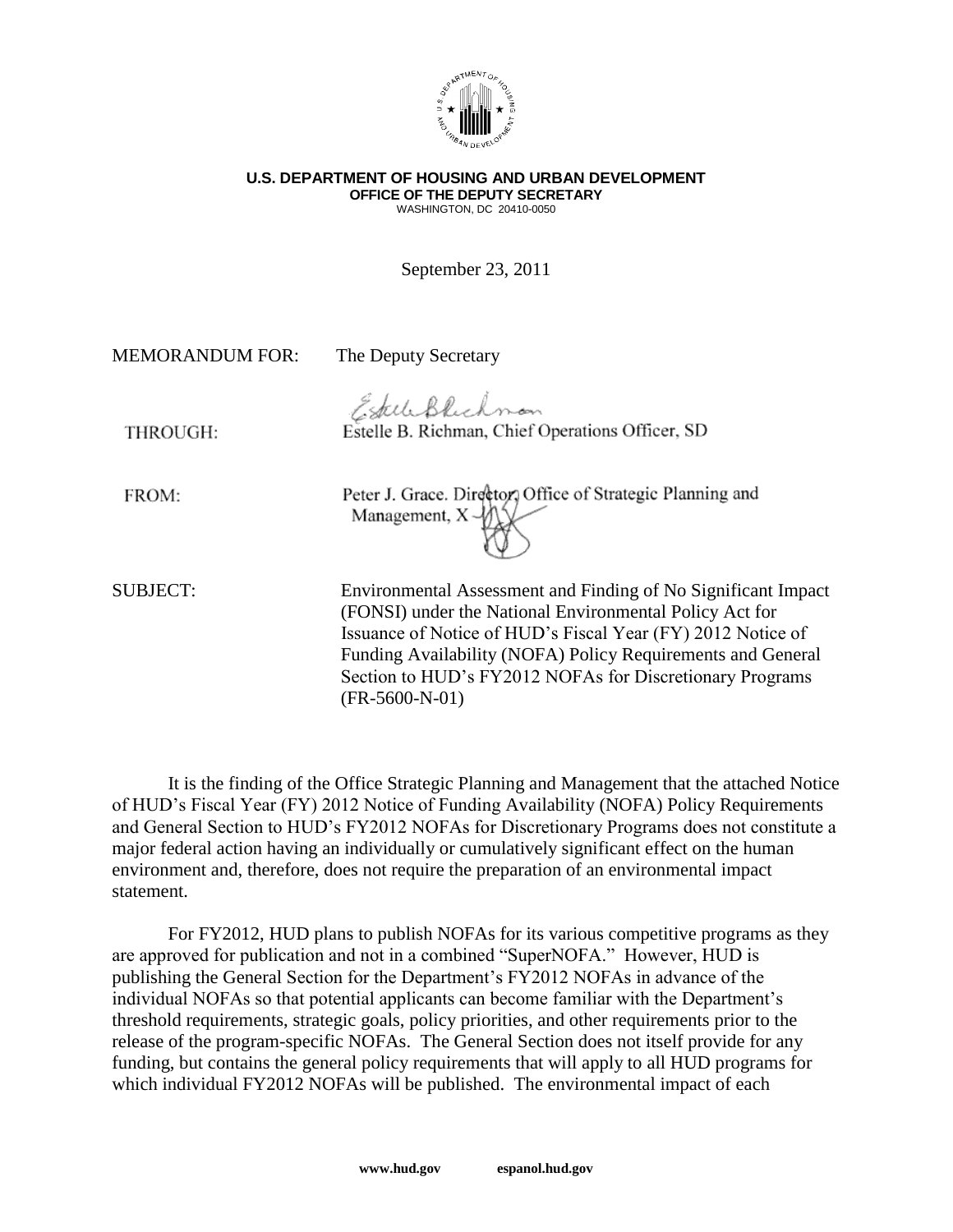individual NOFA will be considered in a separate environmental assessment prepared for each NOFA that is not categorically excluded from such review.

The General Section includes application procedures and instructions, threshold requirements, additional nondiscrimination and other requirements, and the review and selection process, including HUD's strategic goals and policy priorities and standard rating factors (which may be tailored in individual NOFAs). The General Section includes an Environmental Requirements section that advises recipients that they are generally prohibited from acquiring, rehabilitating, converting, demolishing, leasing, repairing or constructing property, or committing or expending HUD or non-HUD funds for these activities, until HUD has completed an environmental review in accordance with 24 CFR part 50 or, for programs subject to 24 CFR part 58, until HUD has approved a Request for Release of Funds following a Responsible Entity's completion of an environmental review. This section also advises applicants to consult the individual program NOFA for more specific procedures applicable to that program. Thus, the environmental effects of activities funded at specific sites will be evaluated in accordance with the environmental procedures specified in the separate FY 2012 NOFA to be published for each program.

The General Section notes the applicability, to state and local government agency recipients and their contractors, of statutory requirements to purchase recovered materials in accordance with Section 6002 of the Solid Waste Disposal Act, as amended by the Resource Conservation and Recovery Act. This is a statutory requirement and does not represent a change in applicability of the statute from previous years.

The General Section also notes HUD's policy priority of sustainability, under which a recipient's activities actively promote sustainability through energy-efficient, environmentally friendly, healthy design, including elements of visitability and universal design. For applicable projects, regional- or metropolitan-level strategies would be employed to increase location efficiency and disaster resiliency. To receive points for this policy priority, applicants must, among other things, produce activities that exceed requirements of the NOFA to which they are applying, detailing how they will achieve outcomes in areas such as:

(a) Neighborhood Sustainability Standards. Identify projects or activities consistent with adoption of LEED 2009 for Neighborhood Development (LEED-ND) Rating System or a similar neighborhood sustainability standard.

(b) Combined Housing and Transportation Cost Burden. Prioritize the reduction of the proportion of residents in the affected project area or development who will face a combined housing and transportation cost burden of 45 percent of their average household income. Estimate the proportion of residents of the affected project area or development currently facing this cost burden (based on a calculator such as the Center for Neighborhood Technology's calculator located at http://htaindex.cnt.org/) and estimate the proportion of residents who will have their cost burden reduced below 45 percent as a result of actions undertaken by the grantee.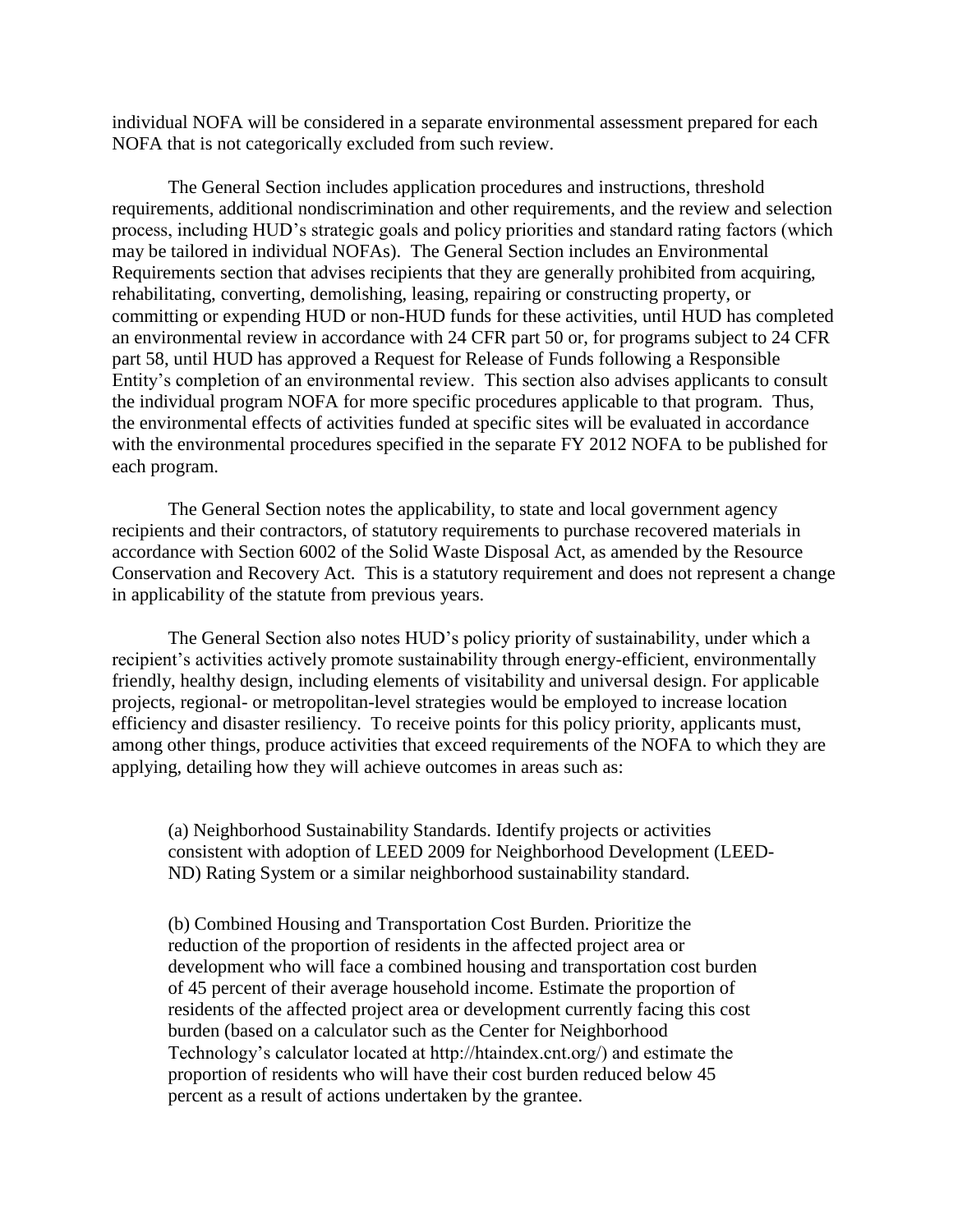(c) Energy Efficiency and Green Development. Identify the number of buildings that will be built or rehabilitated to a recognized green building rating standard by utilizing one of several recognized green rating programs for new construction or substantial rehabilitation, including such programs as the Energy Star Plus Indoor Air Package or Energy Star Advanced New Home Construction; Enterprise Green Communities Initiative; the NAHB Green Building Standards; LEED for Homes (for single family); LEED New Construction (for multifamily or commercial development); as well as regionally or locally recognized green standards such as Earthcraft or Built Green.

(d) Healthy Design. Identify the number of buildings that will be built or rehabilitated incorporating healthy design features that meet or exceed the mandatory requirements identified in a green building standard such as the Enterprise Green Communities "Healthy Living Environment" criteria (Category 7) or similar requirements in other national or locally recognized green rating programs.

(e) Universal Design/Visitability. Identify the number of disability-accessible proposed housing projects, retail establishments, and/or community facilities to be created or rehabilitated incorporating universal design or visitability standards and which exceed accessibility requirements. Universal design is the design of the living environment to be usable by all people regardless of ability. More information about universal design can be found at (http://www.universaldesign.org/). Visitability means that there is at least one entrance at grade (no steps), approached by an accessible route such as a sidewalk, and that the entrance door and all interior passage doors are at least 2 feet, 10 inches wide, allowing 32 inches of clear passage space. A visitable home also serves persons without disabilities, such as a mother pushing a stroller or a person delivering a large appliance. More information about visitability is available at (http://www.visitability.org/).

(f) Measuring energy efficiency. Identify how the applicant will collect and utilize data about energy load, usage, and costs in a systematic fashion to set energy reduction goals and manage energy use in properties.

The General Section also notes that for FY2012, HUD anticipates that in ranking applications, a number of programs will award 2 bonus points to applicants that are working in the following ways with communities that have received Preferred Sustainability Status under the HUD Sustainable Communities Regional Planning Grant Program and/or the HUD funded Challenge Grant Program: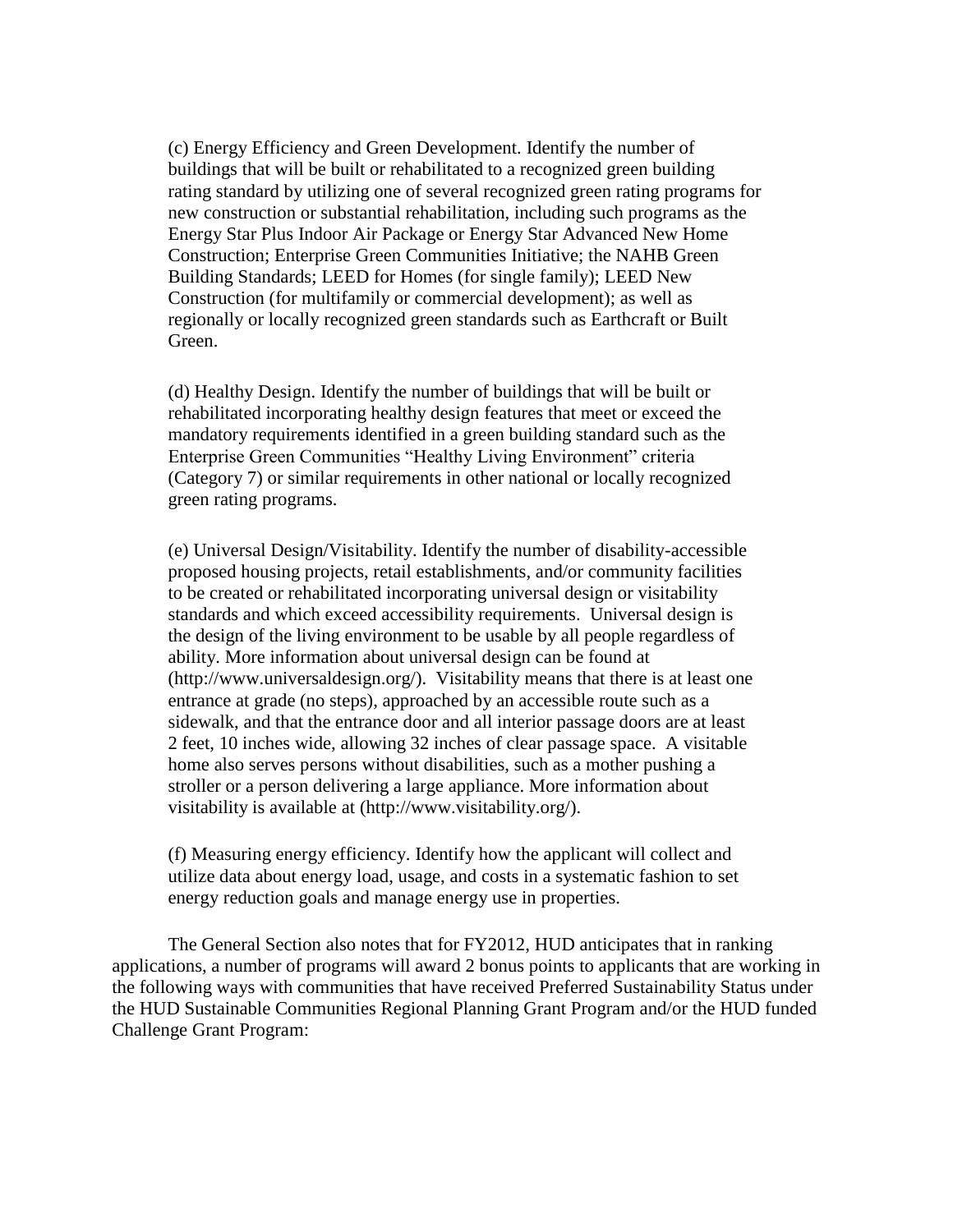(1) The applicant is engaged in activities that, in consultation with the designated Point of Contact of the HUD designated Preferred Sustainability Status Community, further the purposes of the Regional Planning Grant Program or the Challenge Grant Program; and

(2) The applicant's proposed activities either directly reflect the Livability Principles cited and contained in the General Section<sup>1</sup> or will result in the delivery of services that are consistent with the goals of the Livability Principles; and

(3) The applicant has committed to maintain an on-going relationship with a HUD Preferred Sustainability Status Community for the purposes of being part of the planning and implementation processes in the designated area.

The sustainability policy priority will be incorporated as a factor for award in appropriate programs for which individual FY2012 NOFAs will be published. This policy priority should result in a positive impact on the environment, through project design intended to reduce or minimize building and/or transportation energy use and consequent generation of greenhouse gases, reduce or minimize storm water runoff, etc., when applied to programs to be announced in HUD NOFAs for FY2012. However, the impact of the policy will depend on which programs adopt this policy priority as a rating factor, and ultimately on which assisted projects incorporate such design features, standards and measures. Similarly, the application in certain programs of bonus points to applicants working with Preferred Sustainability Status Communities should result in a positive impact on the environment through greater likelihood of award to applicants working with such communities on activities reflecting the Livability Principles. However, the impact of the bonus points will depend on which programs adopt the bonus points and the extent to which selected projects incorporate the Livability Principles. After particular projects are identified as projects proposed to receive HUD assistance under these programs, the impact of such projects will be assessed in accordance with HUD's environmental procedures referenced above.

 $\overline{a}$ 

<sup>&</sup>lt;sup>1</sup> The Livability Principles are: (1) Provide more transportation choices; (2) Promote equitable, affordable housing; (3) Enhance economic competitiveness; (4) Support existing communities; (5) Coordinate policies and leverage investment; and (6) Value communities and neighborhoods. Implementation of these principles should tend to increase positive environmental impacts. The full description of the first principle as set out in the General Section is as follows: "Provide More Transportation Choices. Develop safe, reliable, and economical transportation choices to decrease household transportation costs, reduce our Nation's dependence on foreign oil, improve air quality, reduce greenhouse gas emissions, and promote public health." The second principle includes the expansion of location- and energy-efficient housing choices.